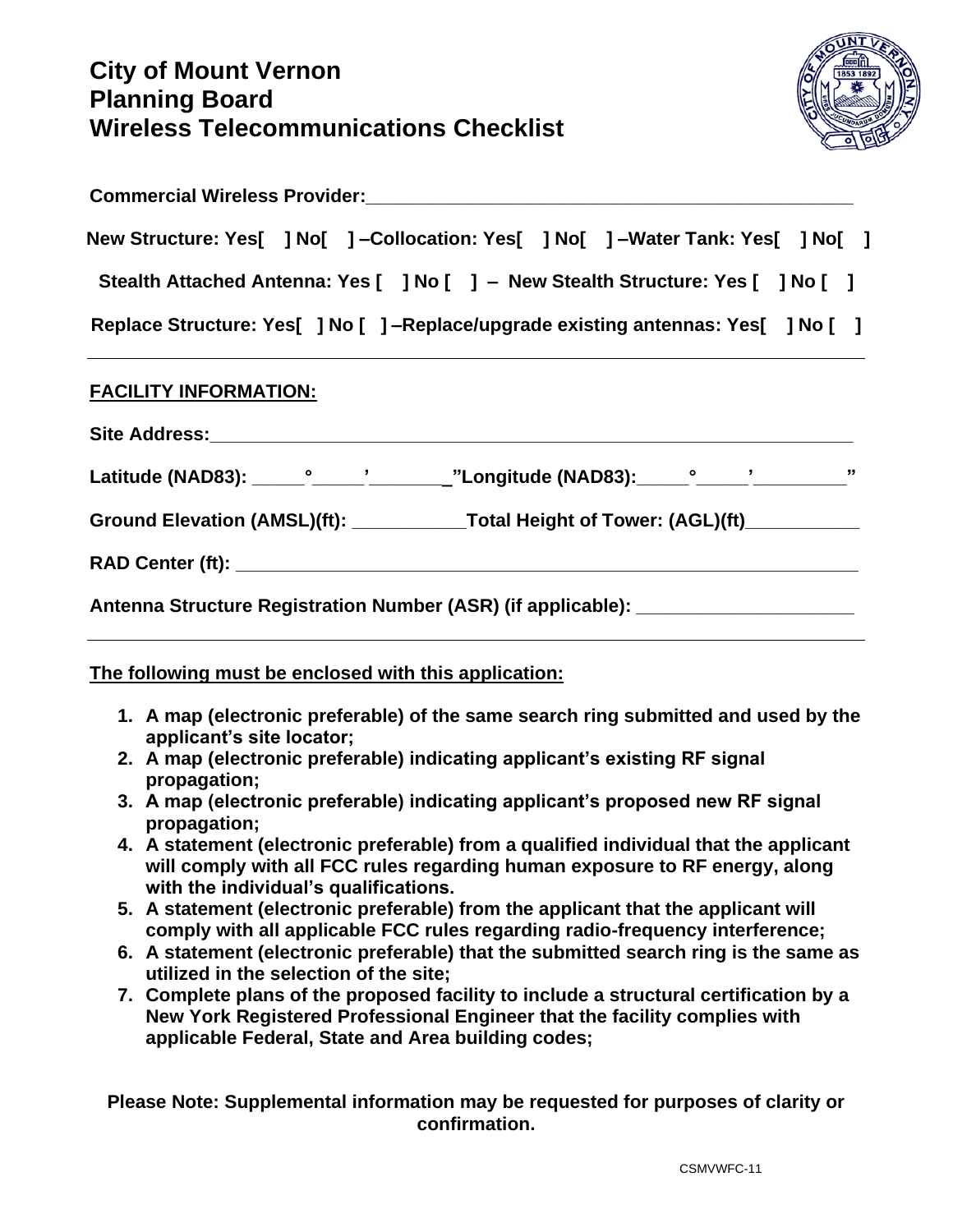## **City of Mount Vernon Planning Board Wireless Telecommunications Application Instructions**



A wireless telecommunications shall demonstrate that the standards of Section 267-28J of the Zoning Code can be met and shall include at least the following information:

1. An application for a special use permit for wireless telecommunications facilities shall be signed on behalf of the applicant by the person preparing the same and with knowledge of the contents and representations made therein and attesting to the truth and completeness of the information. The landowner, if different than the applicant, shall also sign the application and shall agree to remove any existing violations and make all existing telecommunications facilities compliant with these regulations and all applicable local, state and telecommunications codes prior to the issuance of any certificate of occupancy or compliance or the functional equivalent for a new or modified wireless facility.

- 2. The applicant shall include a statement in writing:
	- That the applicant's proposed wireless telecommunications facilities shall be maintained in a safe manner, and in compliance with all conditions of the special use permit, without exception, unless specifically granted relief by the City in writing, as well as all applicable and permissible local codes, laws, and regulations, including any and all applicable City, state and federal laws, rules, and regulations.
	- That the construction of the wireless telecommunications facilities is legally permissible, including, but not limited to the fact that the applicant is authorized to do business in the state. Written evidence of that authorization shall be provided.

3. The application shall be signed by an authorized individual on behalf of the applicant. Where a certification is called for, such certification shall bear the signature and seal of a professional engineer licensed in the state.

4. Documentation that demonstrates the need for the wireless telecommunications facility to provide service primarily and essentially within the City with service to adjacent municipalities to not exceed 40% of the total area to be covered by the proposed facility. Such documentation shall include propagation studies and maps of the proposed site and all other planned, proposed, in service or existing sites in the City and in all contiguous municipalities. If the applicant is addressing a capacity issue, documentation must be submitted to include but not be limited to the following: usage and forecasted or present blockage; call volume, drive-test data results, including date of test. Locations of tests, and signal strength results; and any other technically pertinent information.

5. The name, address and phone number of the person preparing the report.

6. The name, address, and phone number of the property owner, operator, and applicant, and to include the legal form of the applicant.

7. The postal address and Tax Map parcel number of the property.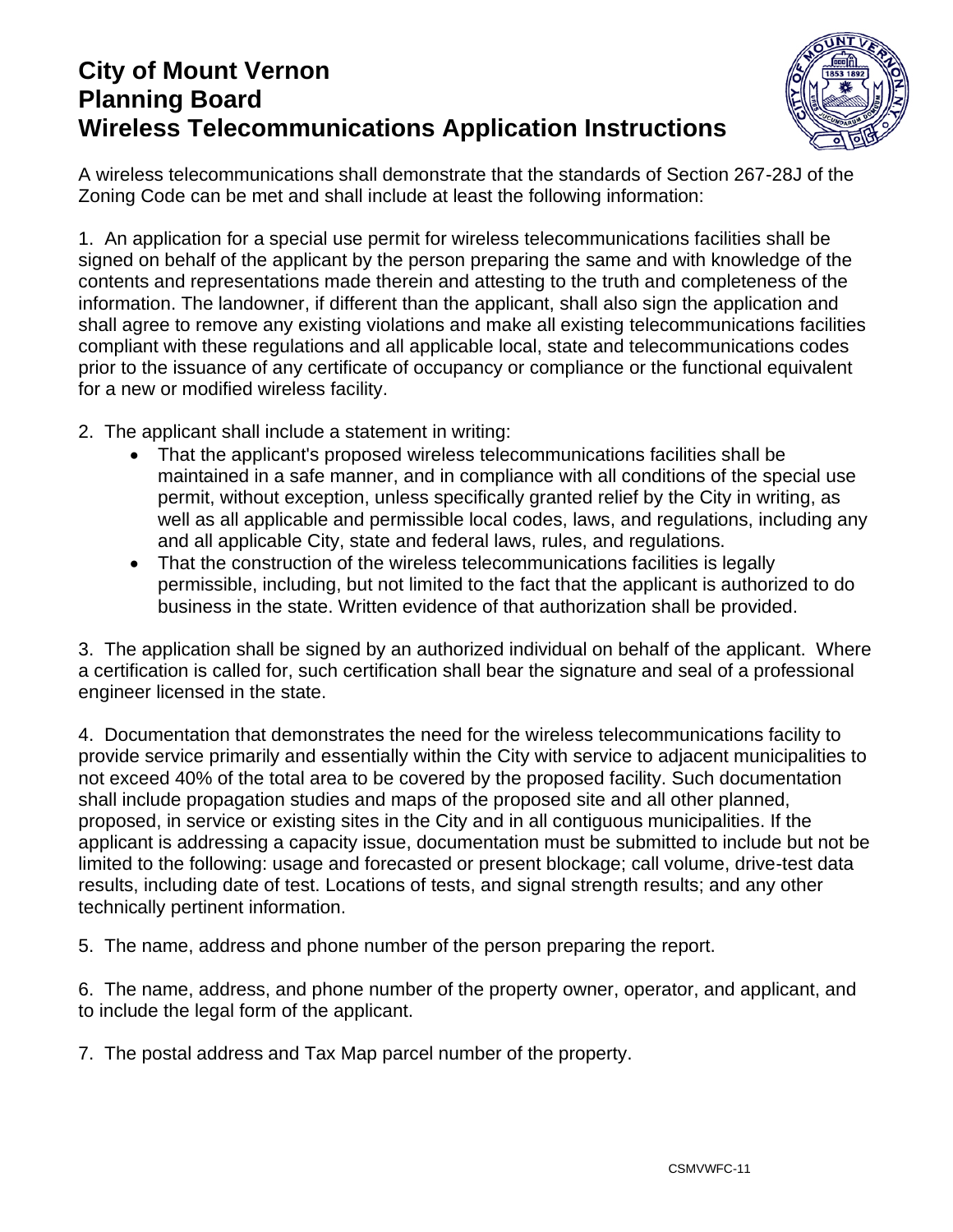8. The zoning district or designation in which the property is situated.

9. Size of the property stated both in square feet and lot line dimensions, and a diagram showing the location of all lot lines; in the case of a new tower, topographical map of property and adjacent land at increments of two feet, zero inches; topographic lines which clearly define the slopes and height of the land and structure location and heights at each finished floor and roof.

10. The location of nearest landmark.

11. The location of nearest residential structure which shall include a vicinity map to show what facilities are adjacent to the installation.

12. The property owner and address of all adjacent residential structures, occupiable structures, child day-care center, schools, camps, public parks and playgrounds.

13. The location, size and height of all structures on the property which is the subject of the [a](http://www.ecode360.com/?custId=MO0742&guid=6606310&j=23)pplication.

14. The location, size and height of all proposed and existing antennas and all appurtenant structures.

15. The type, locations and dimensions of all proposed and existing landscaping, and fencing; in the case of a new tower such shall be shown via the use of plans, sections and threedimensional models.

16. The number, type and design of the tower(s) and antenna(s) proposed and the basis for the [c](http://www.ecode360.com/?custId=MO0742&guid=6606313&j=23)alculations of the tower's capacity to accommodate multiple users.

17. The owner, make, model and manufacturer of the tower and antenna(s) and the number and type of existing antennas.

18. A description of the proposed tower and antenna(s) and all related fixtures, structures, appurtenances and apparatus, including height above preexisting grade, materials, color and lighting.

19. The frequency, modulation and class of service of radio or other transmitting equipment.

20. The actual intended transmission and the maximum effective radiated power of the antenna(s).

21. Direction of maximum lobes and associated radiation of the antenna(s).

22. Certification that the NIER levels at the proposed site are within the threshold levels adopted by the FCC and that the proposed site will not produce or contribute to the production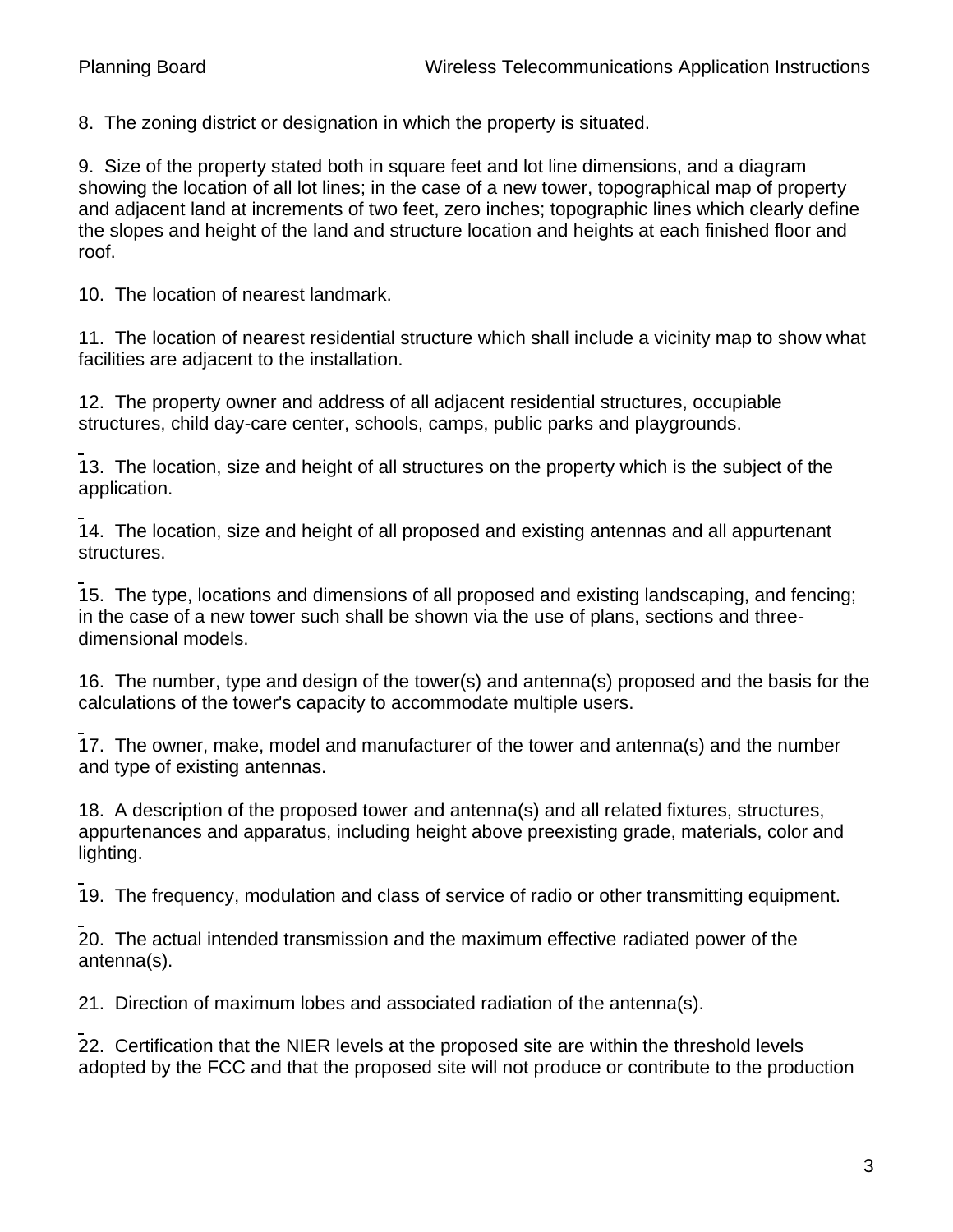of emissions levels exceeding the thresholds listed in Table IV or any subsequent superseding emission standard adopted by the FCC, based on the maximum equipment output.

23. Certification that the proposed antenna(s) will not cause interference with other telecommunications devices.

24. A copy of the FCC license applicable for the intended use of the wireless [te](http://www.ecode360.com/?custId=MO0742&guid=6606321&j=23)lecommunications facilities.

25. Certification that a topographic and geomorphologic study and analysis has been conducted and that taking into account the subsurface and substrata, and the proposed drainage plan, that the site is adequate to assure the stability of the proposed wireless [te](http://www.ecode360.com/?custId=MO0742&guid=6606322&j=23)lecommunications facilities on the proposed site.

26. Certification, where collocation is not proposed, that collocation is not feasible and why.

27. In the case of a new tower, the applicant shall be required to submit a written report demonstrating its meaningful efforts to secure shared use of existing tower(s) or the use of alternative buildings or other structures within the City. Copies of written requests and responses for shared use shall be provided to the City in the application, along with any letters of rejection stating the reason for rejection.

28. The applicant shall certify that the telecommunications facility, foundation and attachments are designed and will be constructed to meet all local, City, state and federal structural requirements for loads, including wind and ice loads.

29. The applicant shall certify that the wireless telecommunications facilities will be effectively grounded and bonded so as to protect persons and property and installed with appropriate surge protectors.

30. An applicant shall be required to submit an environmental assessment form and a visual addendum. Based on the results of the form, including the visual addendum, the City may require submission of a more detailed visual analysis.

31. The applicant shall furnish a visual impact assessment, which shall include:

- A Zone of Visibility Map which shall be provided in order to determine locations from which the tower may be seen by a turning radius of 360°.
- Pictorial representations of before and after views from key viewpoints both inside and outside of the City as may be appropriate, including but not limited to state highways and other major roads; state and local parks; other public lands; historic districts; preserves and historic sites normally open to the public; and from any other location where the site is visible to a large number of visitors, travelers or residents.
- An assessment of the visual impact of the tower base, guy wires and accessory buildings from abutting and adjacent properties and streets as relates to the need or appropriateness of screening.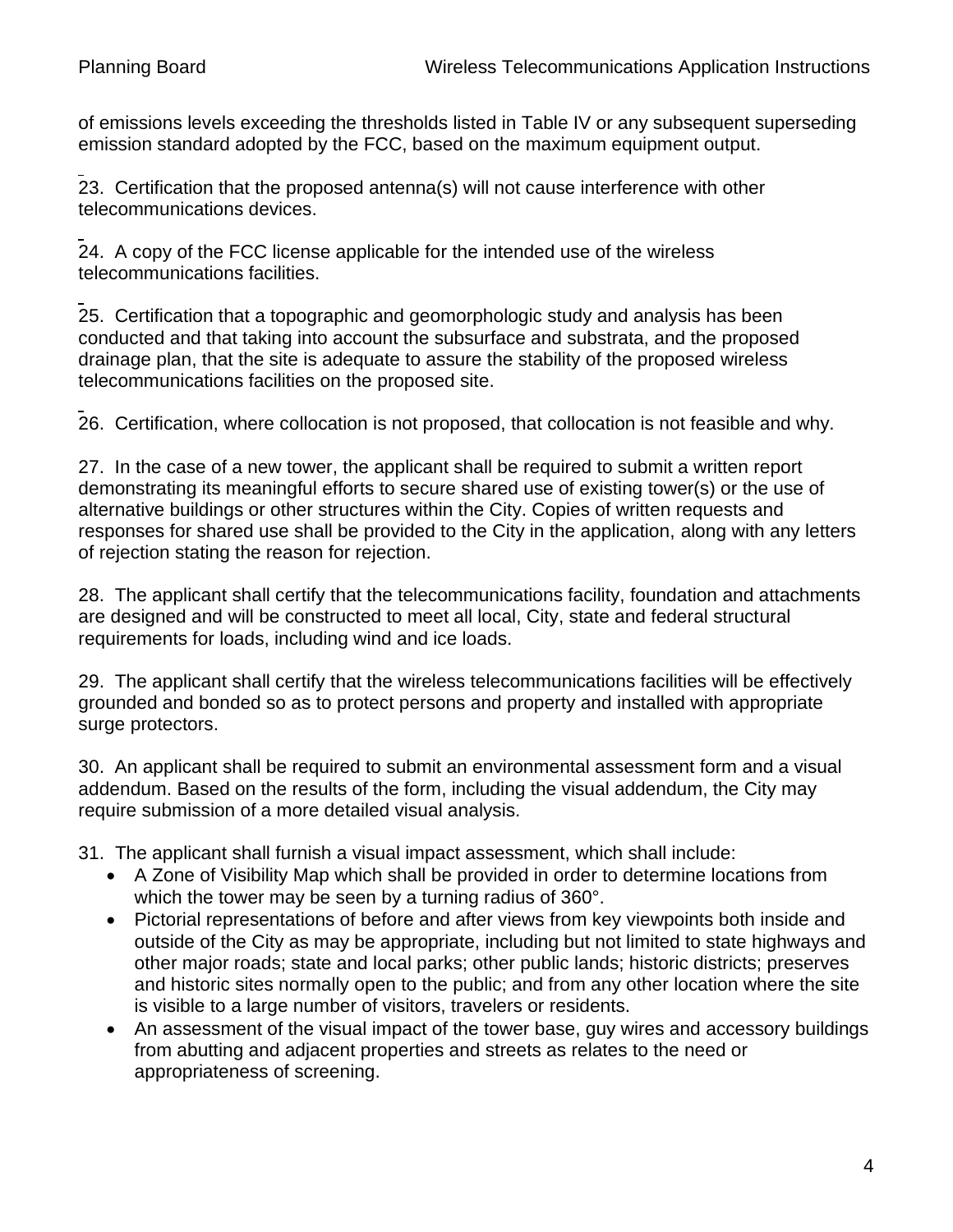32. The applicant shall demonstrate and provide in writing and/or by drawing how it shall effectively screen from view the base and all related facilities and structures of the proposed wireless telecommunications facilities.

33. All wireless telecommunications facilities applications shall contain a demonstration that the facility is sited so as to be the least visually intrusive reasonably possible and thereby have the least adverse visual effect on the environment and its character, on existing vegetation, and on the residences in the area of the wireless telecommunications facility.

34. Written notification of the application shall be provided to the legislative body of all adjacent municipalities.

35. The tower shall be structurally designed to accommodate at least five additional antenna arrays equal to those of the applicant, and located as close to the applicant's antenna as possible without causing interference. This requirement may be waived, provided that the applicant, in writing, demonstrates that the provisions of future shared usage of the tower is not technologically feasible, is commercially impracticable or creates an unnecessary and unreasonable burden.

36. In order to better inform the public, in the case of a new telecommunication tower, the applicant shall, prior to the public hearing on the application, hold a "balloon test." The applicant shall arrange to fly, or raise upon a temporary mast, a minimum of a three-foot in diameter brightly colored balloon at the maximum height of the proposed new tower. The dates, (including a second date, in case of poor visibility on the initial date) times and location of this balloon test shall be advertised by the applicant seven and 14 days in advance of the first test date in a newspaper with a general circulation in the City. The applicant shall inform the City, in writing, of the dates and times of the test, at least 14 days in advance. The balloon shall be flown for at least four consecutive hours sometime between 7:00 a.m. and 4:00 p.m. on the dates chosen. The primary date shall be on a weekend, but in case of poor weather on the initial date, the secondary date may be on a weekday.

37. The applicant will provide a written copy of an analysis, completed by a qualified individual or organization, to determine if the tower or existing structure intended to support wireless facilities requires lighting under Federal Aviation Administration Regulation Part 77. This requirement shall be for any new tower or for an existing structure or building where the application increases the height of the structure or building. If this analysis determines that the FAA must be contacted, then all filings with the FAA, all responses from the FAA and any related correspondence shall be provided in a timely manner.

38. Applicants for wireless telecommunications facilities shall locate, site and erect said wireless telecommunications facilities in accordance with the following priorities, [1] being the highest priority and [6] being the lowest priority:

- [Priority 1] On existing towers or other structures without increasing the height of the tower or structure.
- [Priority 2] On City-owned properties, which includes properties owned by the IDA and Urban Renewal Agency.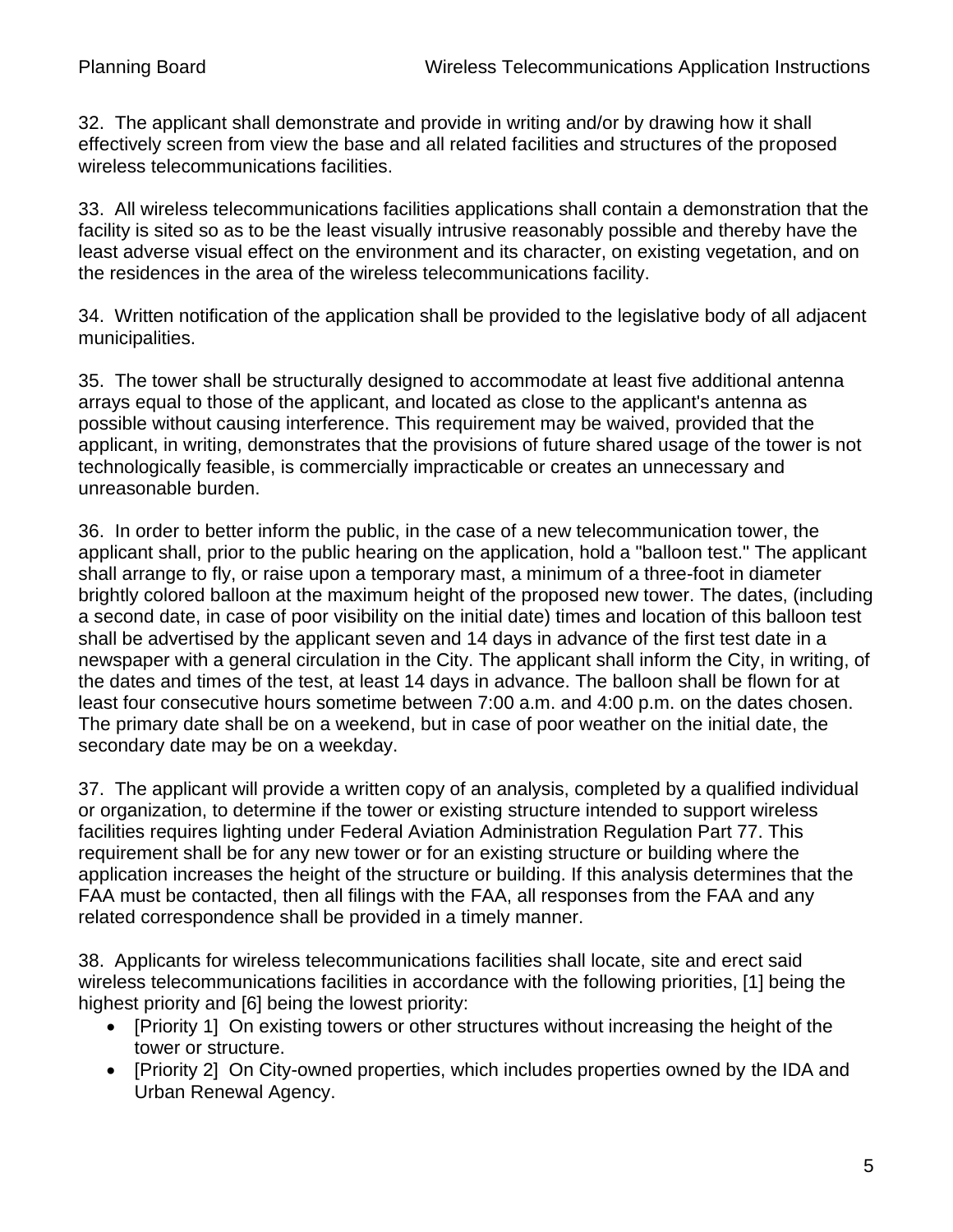- [Priority 3] On properties in areas zoned for industrial use.
- [Priority 4] On properties in areas zoned for commercial use.
- [Priority 5] On properties in areas zoned downtown business use.
- [Priority 6] On properties in areas zoned neighborhood business use.
- [Priority 7] On properties in areas zoned for residential use.

39. If the proposed site is not proposed for the highest priority listed above, then a detailed explanation must be provided as to why a site of a higher priority was not selected. The person seeking such an exception must satisfactorily demonstrate the reason or reasons why such a permit should be granted for the proposed site, and the hardship that would be incurred by the applicant if the permit were not granted for the proposed site.

40. An applicant may not bypass sites of higher priority by stating the site proposed is the only site leased or selected. An application shall address collocation as an option. If such option is not proposed, the applicant must explain to the reasonable satisfaction of the City why collocation is commercially or otherwise impracticable. Agreements between providers limiting or prohibiting collocation shall not be a valid basis for any claim of commercial impracticability or hardship.

41. The applicant shall submit a written report demonstrating the applicant's review of the above locations in order of priority, demonstrating the technological reason for the site selection. If appropriate, based on selecting a site of lower priority, a detailed written explanation as to why sites of a higher priority were not selected shall be included with the application.

42. The applicant shall submit documentation justifying the total height of any tower, facility and/or antenna and the basis therefore.

43. If lighting is required, the applicant shall provide a detailed plan for sufficient lighting of as unobtrusive and inoffensive an effect as is permissible under state and federal regulations.

44. Wireless telecommunications facilities shall contain a sign no larger than four square feet in order to provide adequate notification to persons in the immediate area of the presence of an antenna that has transmission capabilities and shall contain the name(s) of the owner(s) and operator(s) of the antenna(s) as well as emergency phone number(s); the date of installation and the application number and inspection dates.

45. An applicant shall deposit with the City funds sufficient to reimburse the City for all reasonable costs of consultant and expert evaluation and consultation to the City in connection with the review of any application, including the construction and modification of the site, once permitted.

46. The applicant and the owner of record of any proposed wireless telecommunications facilities property site shall, at its cost and expense, be jointly required to execute and file with the City a bond, or other form of security acceptable to the City as to type of security and the form and manner of execution, in an amount of at least \$75,000 and with such sureties as are